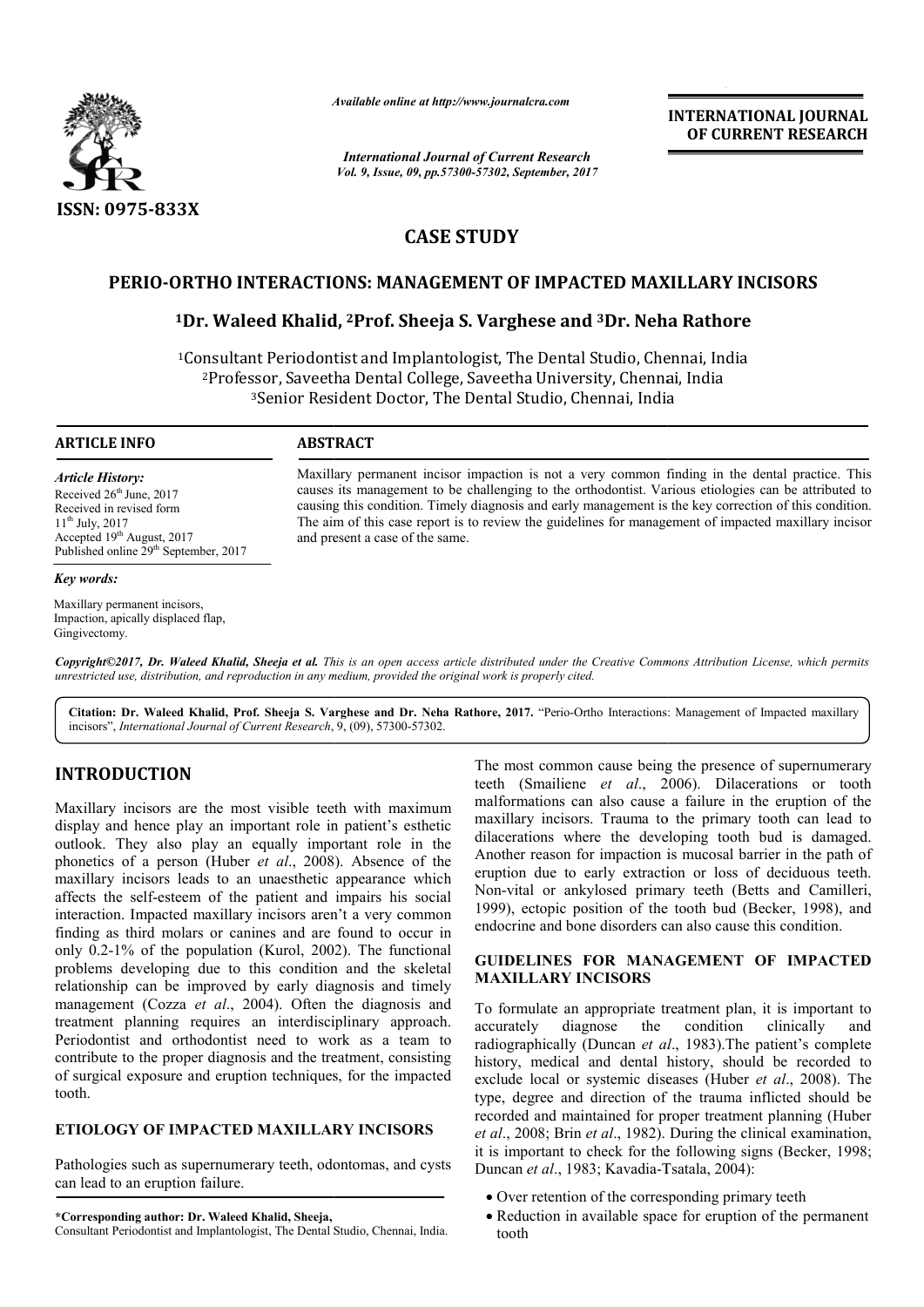- Inclination and rotation of the adjacent teeth
- Absence of a bulge in the buccal sulcus area at 1-1.5 years before the expected time of tooth eruption.
- After confirmation with palpation, the labial or the palatal mucosa around the tooth location is elevated
- A deviation from normal sequence of eruption.

The following are examined during radiographic examination (Chaushu *et al*., 2004):

- The root apex and crown position of the impacted tooth.
- Impacted tooth's and the adjacent teeth's root proximities.
- Presence of odontomes, supernumerary teeth, cysts or any other pathology.
- Presence of adverse conditions like root resorption of adjacent teeth.
- The anatomy of the crown and the root in three dimensions.

An interceptive treatment planning should be done which surgically removes the obstacles, and followed by creating space for delayed tooth to erupt. When the root of the permanent tooth is still developing, there may be a chance that the tooth may erupt normally (Witsenberg and Boering, 1981). But with a completely formed root apex of an impacted tooth, surgical exposure and orthodontic extrusion is necessary. It is imperative to maintain the keratinized gingiva, and surgical exposure techniques must be decided accordingly to create sufficient keratinized tissue around the final position of the erupted tooth.



**Case Picture 1. Preoperative View**



**Case Picture 2. Flap elevation to expose impacted 21**



**Case Picture 3. Flap sutured apically and bracket placed**



**Case Picture 4. Postoperative view after one week**



**Case Picture 5. Postoperative view after six months**

The procedures for surgical exposure include (Prato *et al*., 2000; Prato *et al*., 2000):

- Simple gingivectomy (window approach)
- Apically positioned flap
- Double pedicle graft
- Free gingival grafts

When the tooth is impacted at midalveolar, palatal or intraosseously, a closed eruption technique (Vermette *et al*.,